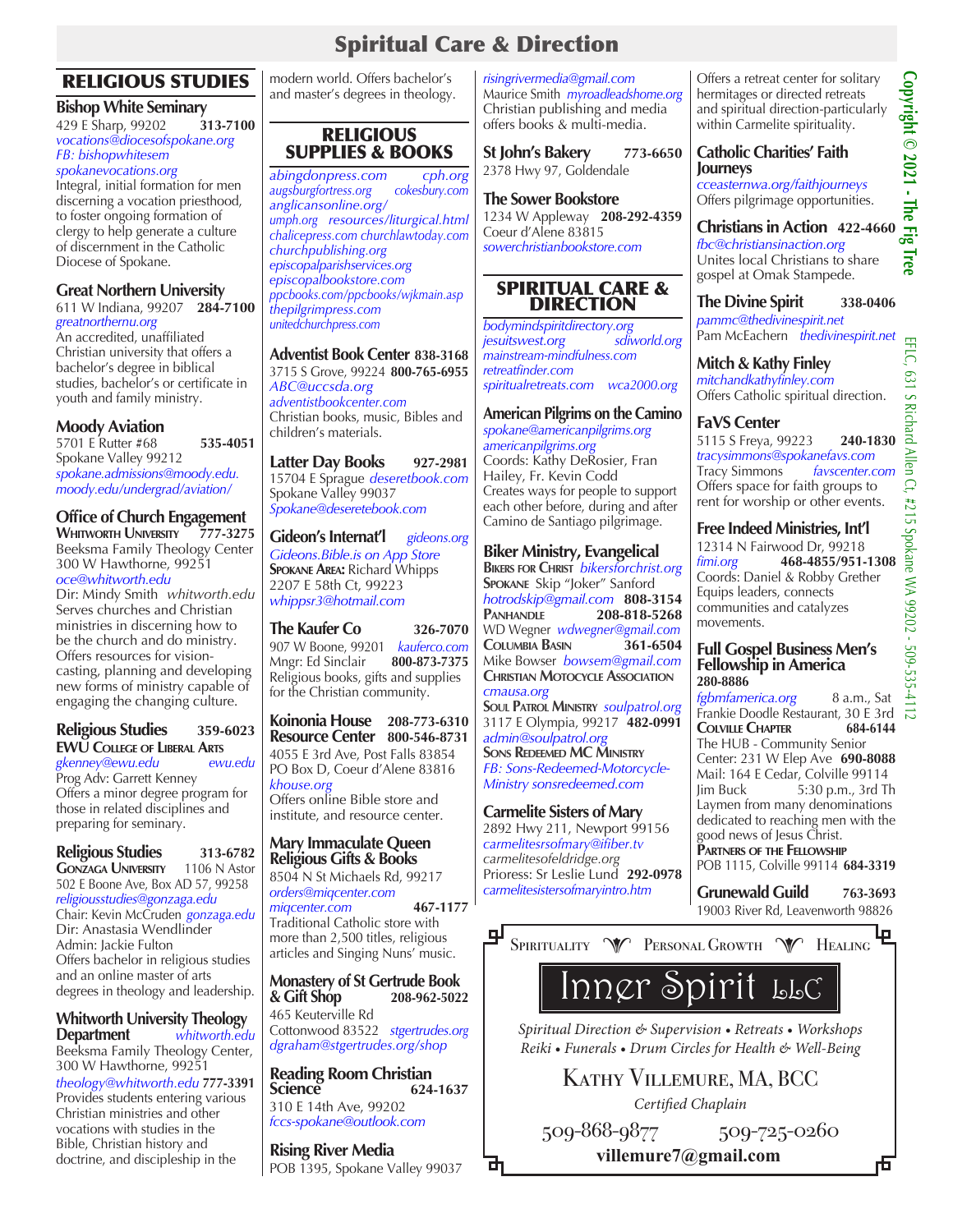#### *office@grunewaldguild.com grunewaldguild.com*

Educational programs and retreats for artists to discover ways to use their skills for church and worship.

### **Immaculate Heart Retreat Center**

6910 S Ben Burr Rd, 99223 *ihrc.net* Dir: John Ruscheinsky **448-1224** Admin: Sandy Krause Grounded in Catholic tradition, provides opportunities for spiritual growth to people on their journey toward God in an atmosphere of prayer and reflection. Offers group and individual retreats, spiritual direction, Days of Prayer, meeting rooms and accommodations for people of all faiths.

### **Inland Northwest Coalition for Men's Discipleship**

**Man in the Mirror 208-771-0613** 2652 E Mullan, Post Falls 83854 MIM Area Dir: Larry Phelps *larryphelps@maninthemirror.org FB: INWCMD maninthemirror.org/larryphelps/* Offers pastors and leaders training in men's discipleship.

### **Inner Spirit LLC**

**KATHY VILLEMURE, MA, BCC**<br>Spokane **868** 868-9877<br>725-0260 Davenport *villemure7@gmail.com* Offers interfaith spiritual direction

and supervision, retreats, funerals, workshops, Reiki and drumming for health and wellbeing.

#### **Kairos House of Prayer 466-2187** 1714 W Stearns Rd, 99208 Rita Beaulieu, Sr Florence Leone Provides space in seven private rooms, a chapel/meditation room and eight hermitages on 27 acres of hillside for groups up to 15, coming with their own director or

**Kateri NW Ministry Institute** Trinity House, Immaculate Heart<br>Retreat Center **313-7024** 

single retreatants.

**Retreat Center** PO Box 4693, 99220 **541-969-6444**

### *kateri@katerinmi.orgkaterinmi.org*

Develops ministries for reservation and urban-based Indian Catholic communities within the NW Jesuit Province.

# **The Little Portion in Spokane**

4515 N Alberta St, 99202<br>FB: The Little Portion 241-3180 *FB: TheLittlePortion* Coord: Sr Joanne Clavel Provides spiritual direction, retreats and classes based on Franciscan spirituality and the charism of the Sisters of St Francis of Philadelphia.

# **Meditation/Yoga Training**<br>*yogafit.com yogaalliance.*

*yogafit.com yogaalliance.org bookyogaretreats.com* **Mainstream Mindfulness 928-3863** 4612 S Schafer Branch Rd Spokane Valley 99206 Dori Langevin *mainstream-mindfulness.com* **Beautiful HOT Yoga**

### *beyoutifulhotyoga.com*

**North Spokane 474-0302** 410 E Holland, Ste A, 99218<br>**SOUTH HILL SPOKANE** 703-8875 **SOUTH HILL SPOKANE**  3017 S Grand Blvd, 99203 **CDA Power Yoga 208-290-5777** 2018 N Main, Coeur d'Alene *cdapoweryoga.com* **Harmony Yoga 747-4430** 1717 W 6th Ave, 99204

*harmonyyoga.com* **Inland Northwest Falun Dafa** *falun-inlandnw.org/practice-sites* **Mellow Monkey Yoga Teacher Training Program 270-0001** 9017 E Euclid, Spokane Valley 99212 *mellowmonkeyyoga.net* **Spokane Yoga Shala 838-0545** 731 S Garfield St, 99202 *spokaneyogashala.com* **Yasodhara Yoga 838-3575** 406 S Coeur d'Alene St, Ste T, 99201 *yasodharayoga.org*

### **My Father's House**

3111 E Marshall Ave, 99207 *myfathershousespokane.org* Serves as a 24/7 non-stop prayer ministry for all Christians.

**Peacemaker Ministries** PO Box 10 **800-711-7118** Spokane Valley 99037

### *peacemakermnistries.org*

CEO/Exec Dir: Brian Noble Non-denominational ministry whose mission is to equip Christians and their churches to respond to conflict biblically. Helps build marriages, families, churches, workplaces and communities.

### **Rural Ministries**

**Eagle Summit Ministry 927-1305** 10817 E 16th Ave, 99206 **995-6777** *eaglesummitministry.org* Pastoral Minister: George Hippe Assists small and rural church short term or long term. **Rural Ministry Resources 951-9562** Mary Daniels *kmmkd1@juno.com* Supports and trains rural and small member churches in the Pacific NW. Works with lay and clergy, particularly lay pastoral leaders.

### **Secular Franciscans Order**

@St Francis of Assisi Parish Center, 1104 W Heroy, 99205 *pnaughton7@aol.com* **328-2812** *secularfranciscanusa.org*

As lay order of St Francis, seeks to bring the gospel to life locally. Builds relationships to bring about the kingdom of God. Meets 9-noon, 2nd Sat from Sept to June.

**Deer Park** 602 E 6th St Min: Walt Stichart, OFS Leader: Karen Terrazas, OFS **Tri-Cities** St Patrick's Rectory 1320 W Henry, Pasco Minister: Dcn. Gary Franz, OFS **Tri-Cities Satelite** 112 S 1st St, Dayton 99328

**Scotia House 447-2693** 162 Narrow Ln **671-6267** Newport 99156 *scotiahouseretreatcenter@gmail.com scotia.edublogs.org*

**Schweitzer Chapel 263-6944** 347 NW Passage, Sandpoint 83864 *schweitzerchapel.com*

### **Spokane Prayer Summit**

Chris Rodgers, c/o Spokane Prayer Summit, 14215 E Broadway Spokane Valley 99216 *spokaneprayersummit.org*

**Road Side Prayer Chapel** US Hwy 2, Creston

**Spirit Center-Monastery of St Gertrude 208-962-2004** 465 Keuterville Rd**208-962-3224** Cottonwood 83522 *spirit-center.org spirit-center@stgertrudes.org* Offers retreats in Benedictine spirituality, the arts and more.

### **Susie Leonard Weller, MA**

1206 S Liberty Lake Dr **499-1423** Liberty Lake 99019 *weller.susie@gmail.com susieweller.com*

Phone support and coaching to increase satisfaction with life spiritually, mentally, emotionally and physically.

# **Women's, Regional Groups**

**Church Women United** *cwuwanidstate.org* **Northwest Intermountain Synodical Women of the ELCA** *nwimsynod.org FB: Eastern Washington.Idaho. Synodical Women's Organization*  **Inland UMC Women**

 *unitedmethodistwomen.org* **NW Region Women's Retreat UCC** 

*pncucc.org* **Presbyterian Women, PIN** *presbyinw.org/presbyterian-women/* **Spokane Women Together**  *FB : Spokane Women Together* **WERE - Women Ever Rizing Everyday 879-8070**  *stephynoblesbean.com FB: WereWomenEverRisingEveryday* **Women in Ministry (Episcopalian)**  245 E 13th, 99202 *FB: WMinistry* Evita Krislock *evita@krislock.com* **Women in Ministry - UMC** *pnwumc.org/women-in-ministry/*



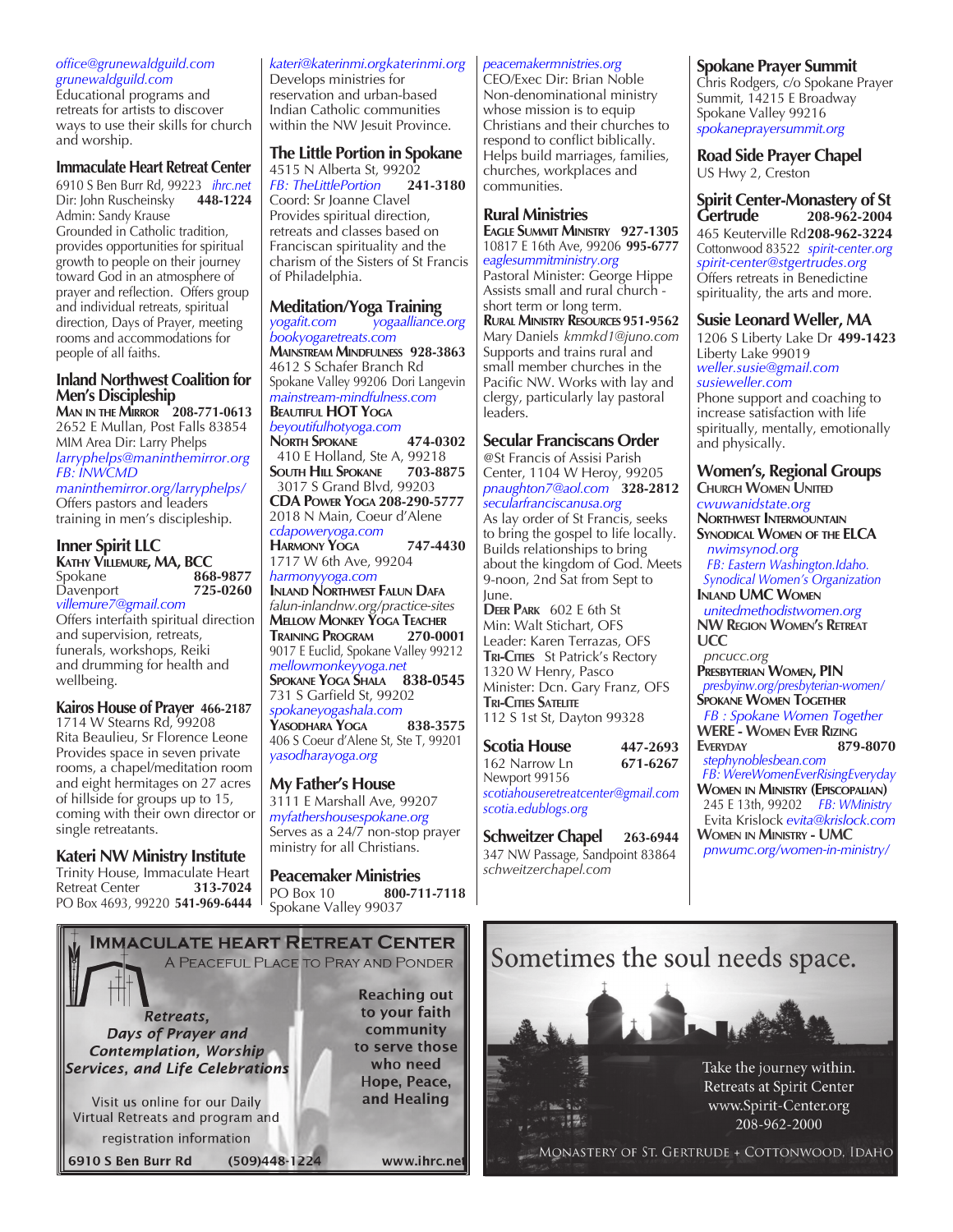### **WORSHIP ARTS**

**Dances of Universal Peace** *dancesofuniversalpeace.org* Simple dances based on sacred phrases from world religions. **Colville 684-1590** Majida Myriah Pazereckas Roy<br>**534-465** 534-465 **Spokane 534-4650** Unity Spiritual Center 29th & Bernard **Walla Walla** First Congregational Fellowship Hall, 73 S Palouse St **Coeur d'Alene 534-4650** Harding Family Cntr, 411 N 15th Beth Fergin *bkfergin@msn.com*  **Moscow** Feldenkrais Center, 112 W 4th Bruce Khidr Calkins **220-5160** Andriette Pieron **208-596-9701 Labyrinth Society, The** *labyrinthsociety.org labyrinthnetworknorthwest.org* **Cara Anama House 218-8143**

 3203 N Dale Rd, 99212 *huttonsettlement.org* **Country Homes Christian**  *office@chchristian.org* **466-2414 Trinity Lutheran 332-1985** 1300 NE Lybecker, Pullman 99163<br>**VERADALE UCC Veradale UCC** 611 N Progress Rd **926-7173** Spokane Valley 99037

**Ministry Training, Music/Arts**<br>nacmhq.com<br>gcna.org *nacmhq.com* **American Guild of Organists** *spokaneago.org FB: SpokaneAGO* Dean: Janet Ahrend **624-5627** Serves Spokane/CdA area. **Handbell Musicians of America** *chair.area10@handbellmusicians.org area-10.handbellmusicians.org wa.area10@handbellmusicians.org id.area10@handbellmusicians.org* **Jubilation - Whitworth University** *whitworthclubs.com* **Whitworth University Music Ministry Program 777-3214** 300 W Hawthorne Rd, 99251 *whitworth.edu*

**Spokane Area Choirs American Choral Directors' Assn** *mmclark38@gmail.com waacda.org* Education and ethics for church musicians/choir directors. **The Singing Nuns 467-0986x121** St Michael's Convent 8504 N St Michaels Rd, 99217 *singingnuns.com*

### **Taize**

**Immaculate Heart Retreat Center** 6910 S Ben Burr *ihrc.net* **448-9736 Taize Prayer Service - Spokane** *bartletts@gonzaga.edu* **413-7429**

**HOSPITALS, FAITH & HEALING**

*npnm.org shawlministry.com EpiscopalHealthMinistries.org*

### **Eastern State Hospital**

850 W Maple St **565-4473** POB 800, Medical Lake 99022 Chaplain: Edward Wright

**Elijah House 509-321-1255** PÓB 3786, Coeur d'Alene 83816<br>
info@elijahhouse.org elijahhouse.org *info@elijahhouse.org* Prayer ministry for families and inner healing, teaching and training ministry, and international ministry.

#### **Healing Rooms Ministries**

115 E 1st Ave, 99202 **456-0517** *healing@healingrooms.com* Dir: Cal Pierce*healingrooms.com* Christ-centered ministry for physical, mental and spiritual healing of individuals in need. **Region 6**

Teri Zumbusch **503-786-8891** *iahrNWregion6@gmail.com*

### **Kootenai Health Chaplain Svcs**

2003 Kootenai Health Wy Coeur d'Alene 83814 *KH.org kh-chaplainservices@kh.org* Jennifer James **208-625-4797**

**Mann-Grandstaff VA Medical Center 434-7762** 4815 N Assembly, 99205

**MultiCare Spiritual Services** *multicare.org* **Deaconess Hospital 473-7077** 800 W 5th Ave, 2nd Flr, 99204 PO Box 248, 99210 **Valley Hospital 924-6650** 12606 E Mission Ave Spokane Valley 99216

**Providence Center for Faith & Healing - SHMC** 101 W 8th Ave, 99204 **Reception desk 474-3008** *washington.providence.org* Offers Healing Garden and interior quiet space open to anyone.

**Providence Mount Carmel Hospital Chaplaincy Services** 982 E Columbia Ave Colville 99114 **684-2561x 5395**

**Providence Spiritual Care Services (Chaplaincy) Providence Sacred Heart Medical PROVIDENCE HOLY FAMILY 474-3131** 101 W 8th, 99204 *washington.providence.org*

### **Providence St Joseph's**

**Chaplaincy Services 935-5263** 500 E Webster Chewelah 99109

#### **Stephen Ministry 314-428-2600** *stephenministries.org*

Adult Christian training in practical skills, psychology and theology to prepare people for

caregivers for divorce, grief, hospitalization, job loss or other stress. Locations: **Audubon UMC 325-4541** 3908 N Driscoll Blvd, 99205 **Beautiful Savior Lutheran** 4320 S Conklin, 99203 **263-4893 First Presbyterian 747-1058** 318 S Cedar St, 99201 **747-6580 Holy Cross Lutheran 483-4218** 7307 N Nevada, 99208<br>**Messiah Lutheran** 327**-4446 Messiah Lutheran 327-4446** 4202 N Belt St, 99205 **Northview Bible 466-1770x308** 13521 N Mill Rd, 99218<br>South Hill Bible 838-2242 **SOUTH HILL BIBLE**  958 E 29th Ave, 99203 **Spokane Valley Church of the Nazarene 926-1545** 15515 E 20th, 99037 **Valley Real Life 924-4525** PO Box 397, Spokane Valley **Idaho (208) First Presbyterian 882-4122** 405 S Van Buren, Moscow 83843<br>
ST LUKE'S EPISCOPAL 664-5533 **St LUKE's EPISCOPAL**  501 E Wallace Ave, CdA 83814 **MILITARY & JAIL MINISTRIES Airway Heights 244-6700 Correctional Center**<br>11919 W Sprague x6273/6272 11919 W Sprague **x6273/6272** POB 1889, Airway Heights 99001 **Boundary Cnty Chaplain Corps** 6530 Washington **208-267-3327** Bonners Ferry 83805 *boundarychaplains.org FB: Idahochaplain* Chaplain: Len Pine **Clearwater LDS Branch (Correctional Facility) 476-7929** 13610 Fremont, Orofino 83544 **County Sheriff's Offices, Chaplaincy** *iaocc.org* **Bonner County Chaplaincy Corps & Idaho Chaplains Corps** c/o Todd Krautkremer **208-610-2447** POB 1279, Sandpoint 83864  *todd@idahochaplains.org idahochaplains.org* **LATAH COUNTY** 

ministry. Provides one-on-one

 118 E Fourth St, Moscow 83843 Chs: Jean Knierim & John Scott **WA Community Chaplaincy Corps (WC3) 253-905-8313** PO Box 1607, Sumner 98390  *info@wc3chaplains.org*



 Ch: Barbie Tritt *wc3chaplains.org* **Spokane Cnty Chaplaincy 477-3059** 1100 W Mallon Ave, 99260  *spokanecounty.org* Lead Chaplain: Mark Smith **Whitman County Sheriff's Chaplaincy** 411 N Mill St *whitmancounty.org* PO Box 470, Colfax 99111 Ch: Ron McMurray **397-6266**

### **Fairchild Air Force Base**

1040 W Survival Lp, Bldg 1256, Ste 156, Fairchild AFB 99011 **247-8274**

# **Fairchild Air Force Base Chapel**<br>300 E Poplar **247-4051** 300 E Poplar **247-4051**

Fairchild AFB 99011 **247-2264**

### **Jail Ministries by County**

**Trinity Bible Fellowship 725-3270** 1101 First Ave *tbfdavenport.org* PO Box 853, Davenport 99122  *tbfdavenport@hotmail.com* Steve McLachlan Lincoln County. **GEIGER CORRECTIONAL CENTER & Spokane County Jail Ministry** Chattaroy Community 3711 E Chattaroy Rd **238-6051** PO Box 59, Chattaroy 99003  *office@chattaroycc.com chattaroycc.com* Chaplain: Pastor Rob Sheild Admin: Melissa Reed **Prison & Detention Ministry Diocese of Spokane 747-7213** 1517 E 33rd Ave, 99203  *mmejia@dioceseofspokane.org dioceseof-spokane.org/prison ministry* Coord: Miguel Mejia **Northeast WA Ministries 684-8325** 1892 Orchard Dr, Evans 99126 Pastor: Ken Alexander **Spokane County Jail Ministrie** 1100 W Mallon, 99260 **276-5578**  *chaplainsoffice@gmail.com spokanecountyjailministries.com* Chaplain: Roger Swift **Kootenai County Jail Ministries Hayden Bible 772-2511 His PLACE CHURCH JAIL/PRISON MINISTRY**<br>Sharon King 208-773-4805 Sharon King **208-773-4805**  *pnsking53@msn.com*  **Real Life Ministries Jail Ministry** Bubb **208-755-6516 Monty Spencer** Jeff Cheeseborough (Juvenile

Chaplain) **208-660-3168**

### **Police Chaplaincies**

**Coeur d'Alene Police Chaplains** 3818 Schrieber Wy **208-659-2381** Coeur d'Alene 83815

**Taizé Prayer Services from Spokane**

**For information, contact Shonna Bartlett at bartletts@gonzaga.edu**